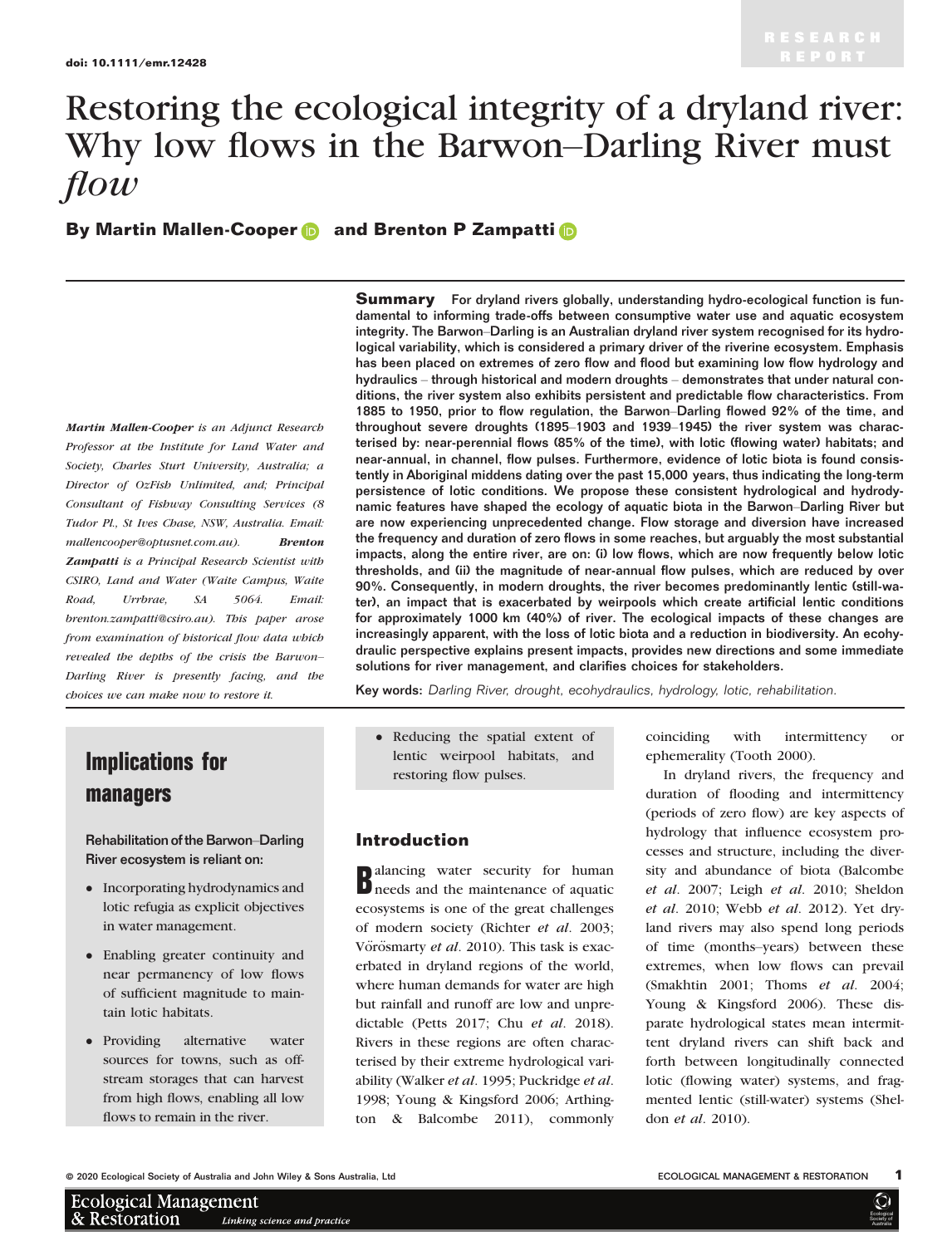The Barwon–Darling River in southeast Australia is an intermittent dryland river renowned for its hydrological variability (Puckridge et al. 1998). Zero flows are a focal point for descriptions of the river; such as, "The Darling River at Menindee ceased to flow 48 times between 1885 and 1960, and... did not flow for 364 days in the 1902–3 drought." (Murray-Darling Basin Commission 2004; Blair 2019).

Since the 1960s, the river's hydrology has been substantially modified by flow regulation, in the form of water storages and extraction. The hydrological impacts of regulation have been characterised (Thoms & Sheldon 2000; Australian Academy of Science 2019), but impacts on riverine hydraulics and associated ecological implications remain largely unexplored. Flow regulation in the Barwon– Darling River has been associated with ecological degradation (Thoms & Delong 2018), including, in 1991, the world's longest (~1000 km) riverine cyanobacterial bloom (Bowling & Baker 1996). More recently (2019), the deaths of up to a million fish were associated with cyanobacterial blooms followed by deoxygenation of weirpools (Vertessy et al. 2019). Both events were associated with months of low or zero flows.

From 2001 to 2009, the Murray–Darling Basin (MDB) experienced the "Millennium Drought," one of the most severe droughts on record (van Dijk et al. 2013) followed by another extensive drought that commenced in 2013 and is ongoing (Vertessy et al. 2019). Similar droughts, however, have occurred previously (Freund et al. 2017) prior to the development of dams and weirs in the catchment.

Droughts are characterised by low flows that directly affect habitat, hydraulic conditions, water quality, resource flux and riverine connectivity; and in turn regulate the distribution, abundance and diversity of aquatic biota (Rolls et al. 2012). Understanding these hydro-ecological relationships is critical to informing trade-offs between consumptive water use and ecosystem integrity (Bunn & Arthington 2002).

It is within this context that we examine the low flow hydrology and hydrodynamics (variation in hydraulics over time

and space) of the Barwon–Darling River before and after flow regulation, particularly in extreme droughts. Our objectives are to: (i) understand the interaction of hydrology and riverine hydraulics, and the dynamics of lotic habitats; (ii) integrate these findings with contemporary, historical and paleo-ecological data to provide an ecohydraulic premise for the rehabilitation of the Barwon–Darling River, and (iii) use these findings to provide recommendations for water management that sustains aquatic ecosystems and people.

# Study Area

In southeast Australia, the Barwon and Darling rivers comprise part of Australia's longest river system, the Murray–Darling (Fig. 1); they drain the northern Murray– Darling Basin (MDB) which is characterised by a mostly semi-arid to arid catchment of  $650,000 \text{ km}^2$  (Matheson & Thoms 2018). The Barwon River constitutes the northern reach of the Barwon–Darling, running from the confluence of the Weir River and Macintyre River to the junction with the Culgoa River, where it becomes the Darling River to the junction with the River Murray (Fig. 1). Major and more

consistent runoff is derived from the eastern tributaries (Border Rivers, Gwydir, Namoi and Macquarie) that drain the western slopes of the Great Dividing Range, while the northern tributaries (Paroo, Warrego and Culgoa) are arid and more intermittent, providing minor and more variable runoff (Thoms et al. 2004).

For over 30,000 years, Aboriginal people have had a cultural connection with the river (Balme 1995). Fish, mussels and snails were an important food source for Aboriginal people (Humphries 2007; Garvey 2017), and some of the world's oldest examples of stone fish-traps are located on the Barwon River at Brewarrina (Mathews 1903). Indeed, fish are integral to the cultural heritage of communities throughout the Barwon–Darling system; they are considered a sentinel of river health; and contribute to recreational fishing and tourism (Koehn 2015).

Like many rivers in Australia's Murray– Darling Basin, modification of the Barwon–Darling river system has been profound (Thoms et al. 2004). European settlement of the river commenced in the mid-1800s, but widespread regulation of flow did not commence until the 1960s. There are now eight major



Figure 1. Study area showing: river gauge locations and period of record; major (>100 GL) dams (red symbols); key locations of Menindee Lakes (light blue symbol) and towns (black symbols) (Bourke to the west and Mungindi to the east).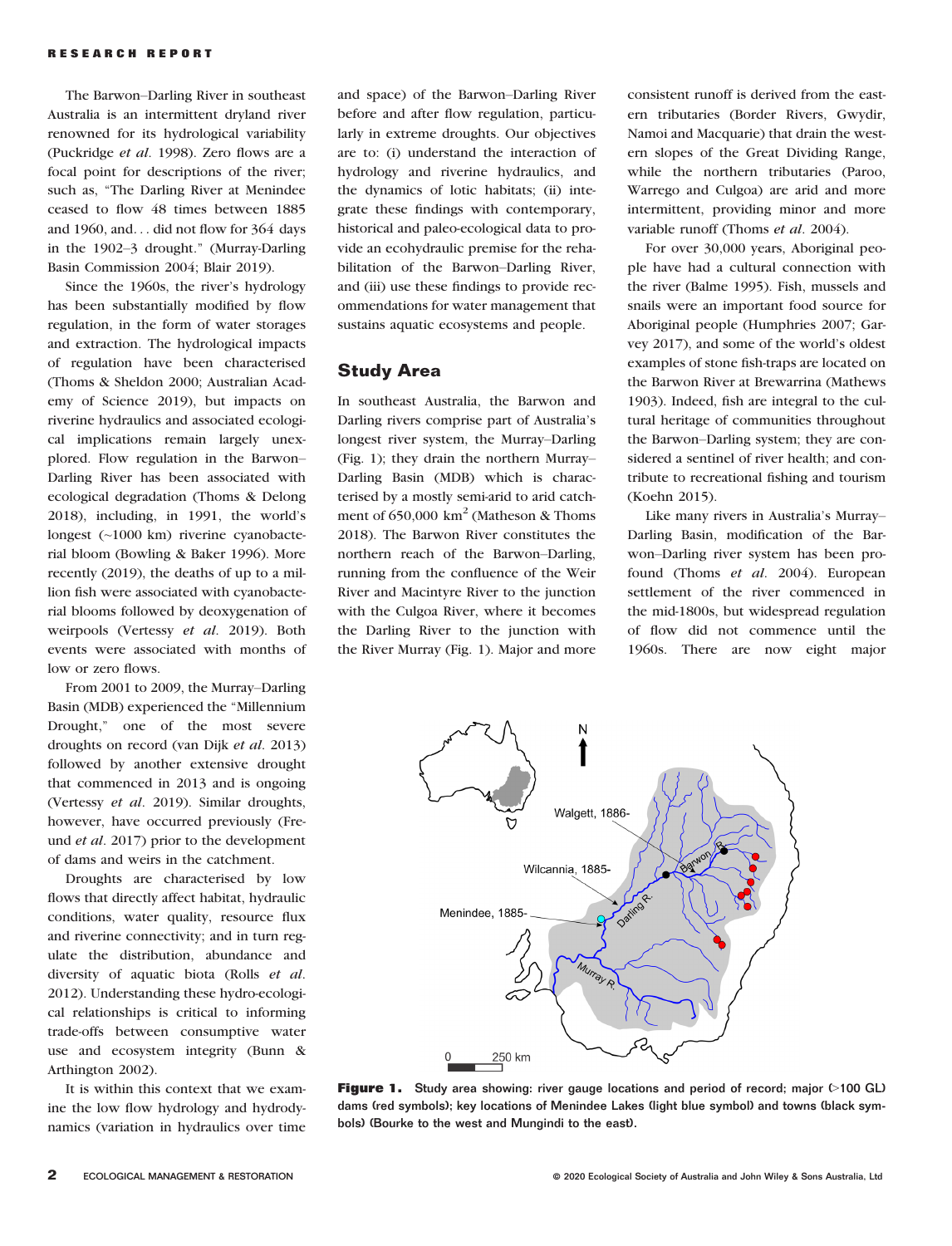headwater dams in the eastern tablelands (Fig. 1), multiple weirs, pumped extraction with off-stream storages, and floodplain water harvesting, which modify the river's hydrology and fragment the riverine ecosystem. Median flows in the midreaches of the Darling River are now reduced by over 70% (Thoms & Sheldon 2000).

# Methods

## Hydrology

Firstly, to establish natural patterns of intermittency, we examine flow records from 1885 to 1950, before flow regulation. Secondly, we compare the low flow hydrology and hydrodynamics of extreme droughts before and after flow regulation, using the: Federation Drought (1895– 1903), World War II Drought (1939–45), Millennium Drought (2001–2009) and 2013–2019 data for the present ongoing drought (referred hereafter as the 2013– 2019 drought). To further assess the effects of water diversion on low flows, we compare gauged data with modelled natural flows in the Millennium Drought. At the time of publication, modelled natural flows for the 2013–2019 drought were unavailable.

We use main channel records that include data from 1885–86 onwards, from reaches in the upper (Walgett [119 m AHD] from 1886, Gauge 422001), middle (Wilcannia [63 m AHD] from 1885 [Menindee gauge used pre-1913 as it is more accurate and an effective surrogate for Wilcannia prior to the Menindee Lakes Scheme (Academy of Science 2019)], Gauge 425008); and lower Darling River (Menindee [52 m AHD] from 1885, Gauge 425012) (Fig. 1). Up to 1950, historical flow data were published as monthly records (minimum, mean and maximum) (Water Conservation & Irrigation Commission 1956) while more recent data (1974 onwards) are daily and available online [\(www.waterinfo.nsw.gov.au](http://www.waterinfo.nsw.gov.au); accessed 15 June 2020).

Modelled natural daily flows were from the MSM–BIGMOD model downstream of Menindee and IQQM model upstream of Menindee (Murray–Darling Basin Authority, unpublished data). Modelled data were available from 1895 to mid-2009, for the three locations on the Barwon–Darling River: (i) Walgett, (ii) Wilcannia and (iii) downstream of Menindee (including downstream of Menindee Lakes). Gauged and modelled natural flows were compared using flow duration curves.

#### Hydrodynamics

We obtained water velocity data from river cross-sections at three hydrographic gauging stations on the Barwon–Darling River: two – Walgett and Wilcannia – were the same as used for hydrological analysis, while the third was downstream of Menindee (Gauge 425048, near the offtake of the Great Darling Anabranch), which ensured all three gauging stations were in comparable free-flowing river reaches, not impacted by backwater from a downstream weir. Water velocity measurements spanned the period 1995–2018 and discharges from zero to flood levels (70,000 ML/d [megalitres per day]). Mean water velocity versus discharge data were then used to provide an assessment of the duration of lotic and lentic conditions in droughts, acknowledging that mean channel velocity is a surrogate for hydrodynamic diversity in reaches not impacted by backwater from weirs or barriers (Bice et al. 2017).

To assess the spatial extent to which weirs in the Barwon–Darling River raise water levels and create lentic pool habitats, we derived weirpool lengths from weir crest heights and assumed the weirpool surface had a flat hydraulic gradient at low flows. These were superimposed on a river channel profile (unpublished data, WaterNSW). Channel survey was available for Mungindi to Menindee (Weir 32) (1584 km) and Burtundy to Wentworth (Lock 10) (180km); while the unsurveyed reach from Menindee to Burtundy (482 km) was assumed to be a consistent gradient.

To provide a context for changes in hydrology and hydrodynamics among historical and contemporary droughts, we examined water management in the Barwon–Darling river system in the 2013–2019 drought. Specifically, we

characterised inflows and outflows from headwater storages on major tributaries, and the operation of main channel weirs, during 2018-19.

#### Mussels and snails

In March 2019, 16 sites (Table 1, Appendix [S1](https://onlinelibrary.wiley.com/doi/10.1111/emr.12428#support-information-section)) along 1500 km of the Barwon–Darling River were inspected for the presence of River Mussel (Alathyria jacksoni) and Darling River Snail (Notopala sublineata sublineata). We also reexamined the paleo-record of these biota in Aboriginal middens in the lower Darling River (Balme 1990, 1995) to assess their long-term presence, and how this might reflect past hydraulic conditions.

## **Results**

## Intermittency prior to flow regulation

Based on mean monthly flows from 1885– 1950, prior to flow regulation, the Barwon–Darling River at Walgett, Wilcannia and Menindee flowed for 95, 94 and 92% of the time, respectively; including continuous flows for up to 19 years. The 65-year period of record includes droughts in 1885, 1888, 1895–1902, 1914–1915, 1919–20, 1923 and 1939–45, which each have months of zero flow. At Menindee, there were 81 events of zero flow in this period: 61 of these were less than one month, 17 were one to six months duration, and three were greater than six months – occurring in 1888 (10 months), 1902 (11 months) and 1919–20 (7 months). In summary, prior to river regulation, the Barwon–Darling River flowed for more than 90% of the time and was characterised by short spells (generally less than one month) of zero flow.

#### Hydrology of droughts

The four severe droughts we selected – Federation Drought (1895–1903), World War II Drought (1939–45), Millennium Drought (2001–2009) and 2013–2019 – all had comparable rainfall and runoff per annum (Verdon-Kidd & Kiem 2009; Freund et al. 2017). All droughts are, however, unique and variation was present with slightly less rainfall in the Barwon–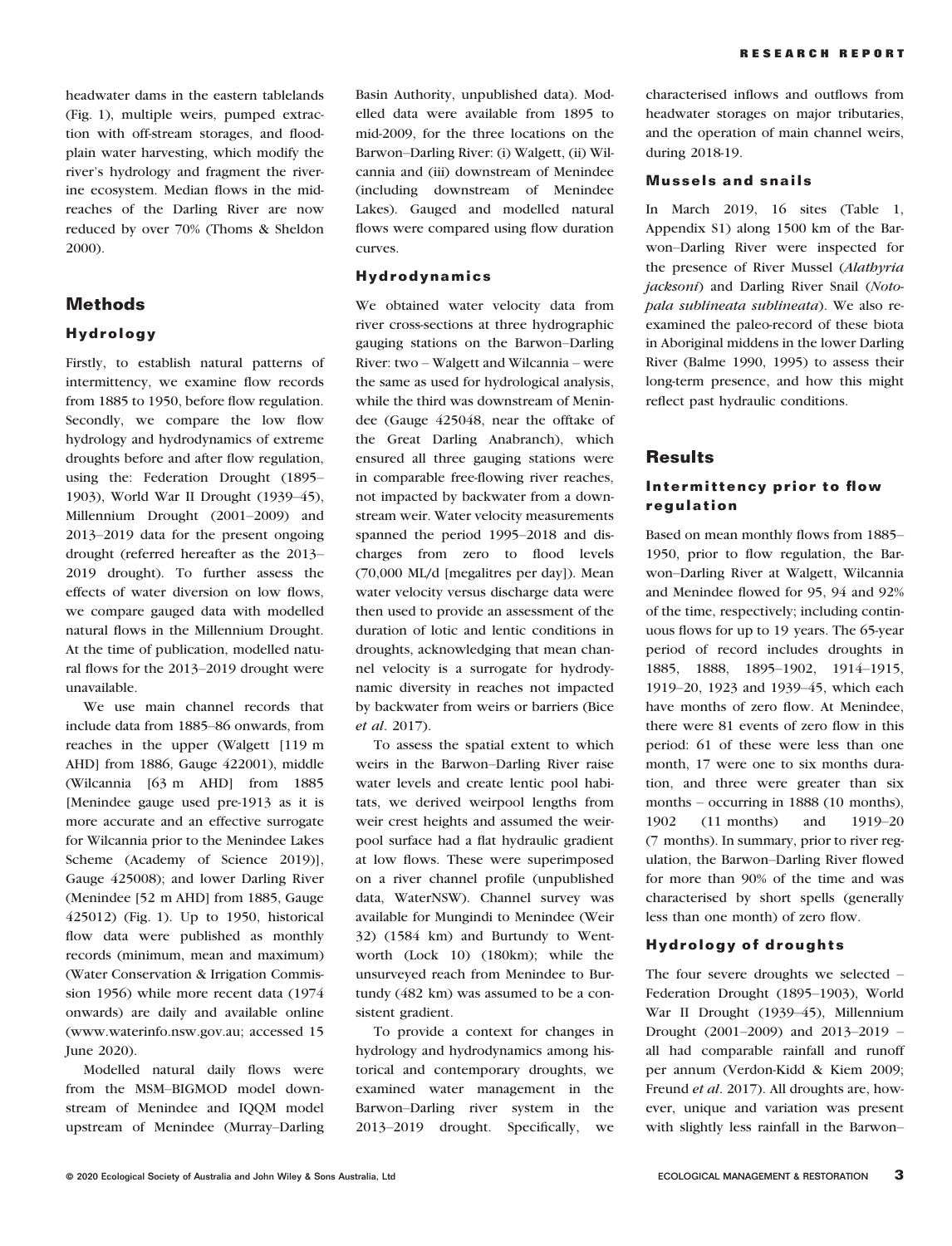

Figure 2. Flow duration curves of droughts pre-regulation (black and grey lines) and post-regulation (blue solid and dashed lines), shown with modelled natural flow for the Millennium Drought (2001–09) (red line), for the middle of the Barwon–Darling River (Wilcannia). Lentic (<0.15 m/s) and lotic  $(0.3 \text{ m/s})$  flows, derived from hydrographic data (Fig. 3), are shaded grey and blue, respectively. Upper river (Walgett) and lower river (Menindee) graphs are in Appendix [S1](https://onlinelibrary.wiley.com/doi/10.1111/emr.12428#support-information-section) in Supporting Information online. Video of river is online in Video [S1.](https://onlinelibrary.wiley.com/doi/10.1111/emr.12428#support-information-section)

Darling catchment in the World War II Drought compared with the Millennium Drought (Leblanc et al. 2012), while 2018 had the second lowest inflows from the eastern tablelands of any year between 1893–2019 (Vertessy et al. 2019). Flow duration curves (using mean monthly flow) for the historical droughts and modelled flow for the Millennium Drought show very high levels of consistency between zero and 2,000 ML/d within a reach (upper, middle and lower river) (Fig. 2). Along the Barwon–Darling River there are different patterns of change in droughts (Fig. 2). In the upper river (Walgett), zero flows are similar in historical droughts and the Millennium Drought – occurring for less than 11% of the time – but increase to 18% of the time in the 2013–2019 drought. In the middle river (Wilcannia), zero flows increase from historical to contemporary droughts, from 15% to 21–23%; while the lower river (Menindee) had less zero flows in contemporary droughts due to regulated flow releases from Menindee Lakes. Modelled natural flow for the Millennium Drought shows less zero flows (i.e. more flow) at Walgett and Wilcannia compared to all droughts, and more zero flow at Menindee.

Baseflows and flow pulses exhibit the greatest differences. In historical droughts, flows exceed 700 ML/d at

Walgett and 1300 ML/d at Wilcannia and Menindee 50% of the time, compared with 175 ML/d at Walgett, 70 ML/d at Wilcannia and 195 ML/d at Menindee in contemporary droughts (Fig. 2). Modelled natural flows in the Millennium Drought exhibit a similar pattern to historical droughts, with baseflows of 500 ML/d exceeded 50% of the time at Walgett and 900 ML/d at Wilcannia and Menindee (Fig. 2). Wilcannia demonstrates the greatest differences at very low flows, with 40% of flows less than 10 ML/d in the Millennium Drought, compared with 400 ML/d for modelled natural flows, 600 ML/d in the Federation Drought and 1000 ML/d in the World War II drought (Fig. 2). Consequently, river regulation has fundamentally altered low flows in the Barwon–Darling River.

In the two historical droughts and in modelled natural flows for the Millennium Drought, the Barwon–Darling was characterised by near-annual flow pulses (1.25 ARI, Annual Recurrence Interval) ranging from 8620 to 12,637 ML/d. Discharge of this magnitude is mainly contained within the river channel (river cross-sections from [https://realtimedata.waternsw.c](https://realtimedata.waternsw.com.au/) [om.au/](https://realtimedata.waternsw.com.au/), accessed 8 December 2019) with some reconnection of low-lying wetlands (NSW Department of Primary Industries 2015). These flows in the unregulated river contrast starkly with the 1.25 ARI

flows for the Millennium and 2013–2019 droughts (analysis includes recent peak flows in March 2020), which were 670 and 650 ML/d, respectively.

#### Hydrodynamics

Hydrographic data from three cross-sections on the Barwon–Darling River show that mean channel water velocities rapidly increase from zero to 0.2–0.3 m/s in association with small increases in discharge from zero to 250 ML/d (Fig. 3). Above 250 ML/d, water velocities plateau above 0.2 m/s in the upper river (Walgett), and above 0.3 m/s in the middle and lower river (Wilcannia and downstream of Menindee). Walgett had two noticeable groups of data, with higher water velocities up to 500 ML/d for 1974–1999 and lower water velocities for the same discharge for 2000–2018, suggesting some change in channel morphology over this period.

Water velocities for lotic (flowing) and lentic (still-water) habitats – considered applicable for a low gradient river (Mallen-Cooper & Zampatti 2018) – are superimposed on Figure 3. From these data, we approximated thresholds of 100 ML/d as the upper discharge for lentic habitats and 250 ML/d as the lower discharge for lotic habitats, while flows in between were considered transitional between the two hydraulic conditions. These thresholds were also superimposed on Figure 2, which then shows the duration of lotic and lentic habitats.

Outside of droughts from 1885–1950, there were continuous lotic conditions (>250 ML/d minimum monthly flow) for up to six years. In historical droughts and modelled natural flows for the Millennium Drought, lotic habitats were maintained for more than 69% of the time at all three Barwon–Darling River sites (Fig. 2). In contrast, the gauged flow data for the Millennium and 2013–2019 droughts show lotic conditions are reduced to 37–43% of the time.

The duration of lentic periods greater than 3 months has also increased. At Wilcannia, historical droughts and modelled natural flows for the Millennium Drought show lentic periods of 4–9 months except for 12 months in 1902 (Fig. 4). The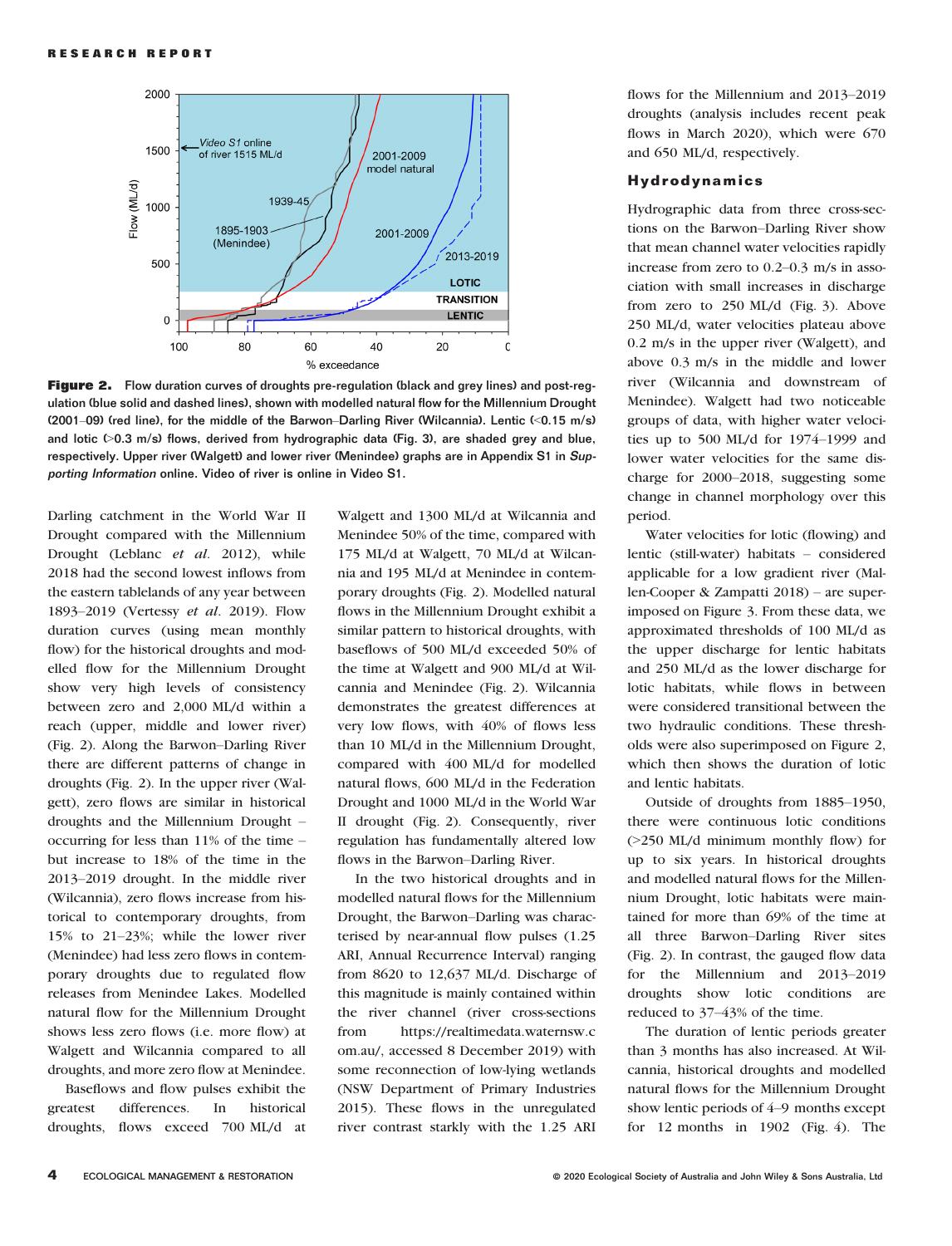

**Figure 3.** Hydrographic data of mean channel water velocity versus discharge for the middle of the Barwon–Darling River (Wilcannia). Lentic (<0.15 m/s) and lotic (>0.3 m/s) conditions are based on water velocity and are shaded grey and blue, respectively. Upper river (Walgett) and lower river (downstream of Menindee) graphs are in Appendix [S2](https://onlinelibrary.wiley.com/doi/10.1111/emr.12428#support-information-section) in Supporting Information online. Lotic conditions for all three sites occur at relatively low discharges >250 ML/d.

gauged flows in the Millennium and 2013– 2019 droughts, however, have extreme events of 17 months duration in the Millennium Drought and 30 months in the 2013–2019 drought, which are the longest in the 134-year record. It should be noted that: contemporary data are expressed as mean monthly discharge to enable a comparison with the historical data, and; within the 30-month period in 2013– 2019, there was 25 individual days with flows greater than 250 ML/d.

The spatial integrity of lotic habitats in the Barwon–Darling River is also fragmented by weirs, especially at low discharges, where 40% of the river channel is potentially comprised of lentic weirpools (Fig. 5). Consequently, under these conditions, the longest reaches with potential lotic habitats are between: 1) Walgett and the upper weirpool limit of Brewarrina (169 km), 2) Brewarrina and the upper weirpool limit of Bourke (117 km), 3) Tilpa and the upper weirpool of Wilcannia (173 km), and 4) Weir 32 and upper weirpool limit of Pooncarie (287 km).

In summary, regulation of the Barwon– Darling River has greatly reduced the magnitude of low flows, to the extent that lotic conditions occur for much less time and over far less area, while continuous periods of lentic conditions have increased. In the post-2000 droughts, the temporal extent of lotic habitats was reduced by approximately 50% while the

spatial extent was reduced by weir pools. In addition, the pre-regulation hydrograph was characterised by substantial near-

annual flow pulses, even during drought, but in contemporary droughts the magnitude of these has decreased by 92–95%. Overall, the Millennium and 2013–2019 drought show a change in the Barwon– Darling River in droughts from a predominantly connected lotic, to a fragmented lentic, river.

## Mussels and snails

The occurrence of mussels and snails in the paleo-record provides insights into the past hydrology and hydraulics of the Barwon–Darling River. Balme (1990, 1995) examined 220 Aboriginal middens from a range of geomorphic types in the lower Darling River. The most common aquatic fauna in the middens were River Mussel and Floodplain Mussel (Velesunio ambiguus), followed by Darling River Snail. Along the lower Darling River, River



**Figure 4.** Duration of lentic conditions at Wilcannia >3 months for pre- and post-regulation droughts, and modelled natural flows for the Millennium Drought. Here, lentic incorporates flows <250 ML/d which includes the transition zone from lentic to lotic (100–250 ML/d). Also shown are the total percentage of lentic conditions (Fig. 2) and the 1:1.25 ARI flow. In post-regulation droughts, lentic conditions dominate, and lentic events are of greater duration; while the magnitude of flow pulses has reduced by >90%.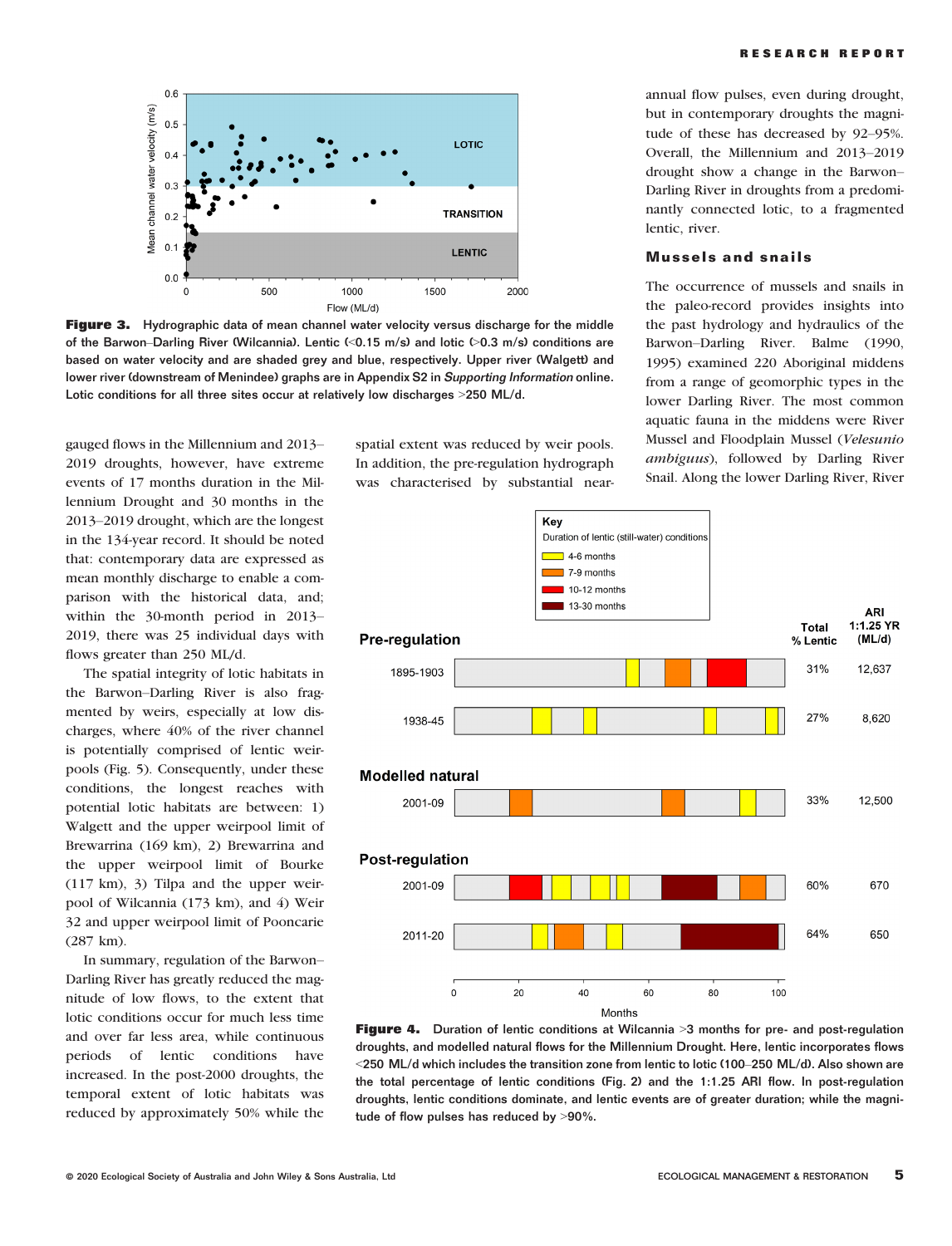

Figure 5. Profile of the Barwon-Darling River, with blue lines showing flowing (lotic) reaches between weirpools at low flows, and fragmentation of a long-distance lotic ecosystem.

Mussel was present in all midden sites associated with river channels, while the Floodplain Mussel was in almost all floodplain midden sites (Balme 1990). Radiocarbon dating of the mussel shells (Balme & Hope 1990) shows the age of sites with River Mussel spanned from 15,250 to 99 years BP, with increments between 100 and 3420 years.

In 2019, deceased River Mussels were ubiquitous at 16 sites inspected along the Barwon–Darling River, while only one site had live individuals. The River Snail, which is presumed extinct in the Barwon–Darling system (NSW Department of Primary Industries 2007), was located at four sites, but all individuals were recently deceased. All dead snails were in desiccated rocky habitats and dead mussels in desiccated runs, both these habitats would have been characterised by lotic conditions under low flows.

#### Water management in low flows

In 2018–19, there was zero flow in the Darling River at Bourke (Fig. 1) for 433 days (29th August 2018 to 4th November 2019, [https://realtimedata.](https://realtimedata.waternsw.com.au/) [waternsw.com.au/,](https://realtimedata.waternsw.com.au/) accessed 25 November 2019). During this period, over 100,000 ML was captured in tributary headwater dams (Burrendong, Keepit, Copeton, Pindari, Glenlyon), which is a typical volume of inflows for a severe drought (Vertessy et al. 2019). In the same period, 932,460 ML of storage was released ([https://realtimedata.waternsw.c](https://realtimedata.waternsw.com.au/) [om.au/](https://realtimedata.waternsw.com.au/), accessed 8 December 2019), mostly for irrigation, but also for environmental flows (163,577 ML), with 76% of this allocated to the Macquarie River [\(https://www.environment.gov.au/water/](https://www.environment.gov.au/water/cewo/catchment/macquarie/history) [cewo/catchment/macquarie/history](https://www.environment.gov.au/water/cewo/catchment/macquarie/history), accessed 1/1/2020). In conjunction, total

average storage in the headwater dams decreased from 34% to 4%.

In the same period, a total of 32,671 ML entered the Barwon–Darling River between Mungindi and Bourke from: environmental flow releases from dams (18,095 ML), rainfall/runoff downstream of headwater dams (7194 ML from the Culgoa, Castlereagh and Namoi rivers) and other flows at Mungindi (7382 ML, which were partly a release from upstream dams) ([https://realtimedata.](https://realtimedata.waternsw.com.au/) [waternsw.com.au/](https://realtimedata.waternsw.com.au/), accessed 8 December 2019). Of these flows, 1159 ML was accessible to irrigators with the lowest pumping thresholds (Class A), but this leaves 31,512 ML unaccounted for. Some of this loss of flow is due to evaporation, seepage, rewetting dry channels and filling water holes (Boulton et al. 2017).

Substantial losses, however, also occur as a result of weirpools, where water levels and volume decrease due to extraction for town water and evaporation (Fig. 6). This creates airspace in weirpools that then captures small flow events, further contributing to the loss of flow downstream. Consequently, in 2018–19, a 433 day period of zero flows in the Darling River at Bourke was not solely the result of rainfall drought but also due to active management of headwater storages and water extraction from the river channel for consumptive use.

# **Discussion**

The Barwon–Darling river system has been categorised as having one of the most variable and unpredictable hydrological regimes in the world (Puckridge et al. 1998; Thoms & Sheldon 2000). An emphasis on variability, however, overshadows three persistent features of pre-regulation hydrology and hydrodynamics: (i) nearperennial flows; (ii) lotic (flowing water) habitats associated with these flows; and (iii) frequent (e.g. every 15 months) flow pulses that provided large-scale (100s– 1000s km), contiguous lotic conditions. We propose it is these features that have shaped the ecology of riverine biota in the Barwon–Darling; and which are now experiencing unprecedented change. We suggest an ecohydraulic perspective presents a critical and quantitative path forward for rehabilitating this highly modified river system and provides clear choices for stakeholders and river management.

## Hydrology

The pre-regulation period of record used in the study (1885–1950) provides an indication of the natural hydrology of the Barwon–Darling River. Although 65 years is short in comparison to paleo timescales, it does include the drought-dominated regime between 1895 and 1946 (Mills et al. 2013), so these data are representative of a dry climate and are unlikely to significantly overestimate flows compared with data post-1950. From 1885–1950, the Barwon–Darling River exhibited a near-perennial hydrology, flowing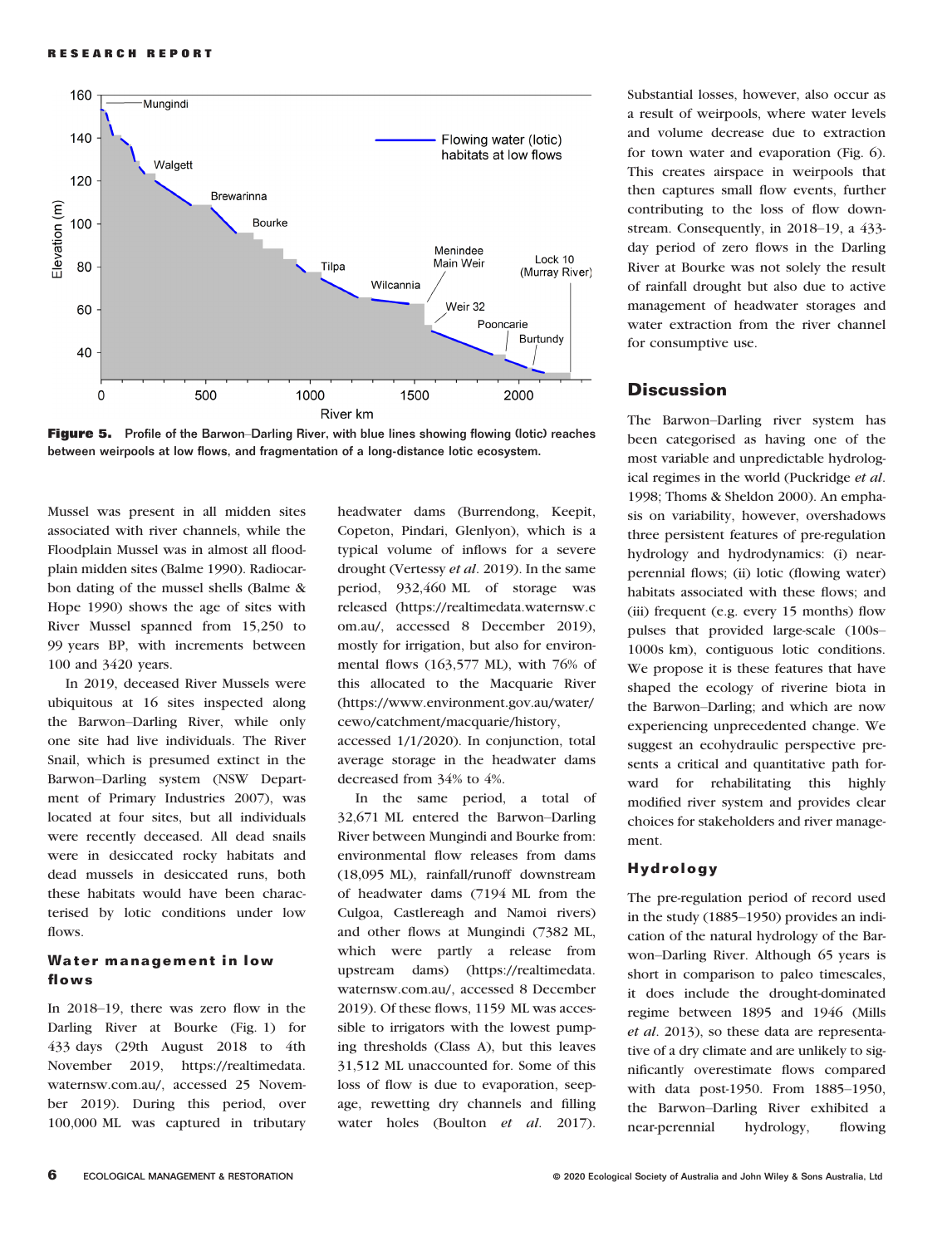continuously for up to 19 years and for more than 85% of the time through the worst recorded droughts. The persistent nature of this flow regime is further supported by the paleo-climate record that suggests the Federation Drought – with high baseflows and near-annual flow pulses – was the most severe drought in the Murray Basin in 400 years (Freund et al. 2017).

During the 2013–2019 drought, in the upper and middle reaches of the Barwon–Darling at Walgett and Wilcannia, flow intermittency increased in comparison to historical droughts. These zero flow periods could be attributed to diminished inflows caused by rainfall deficiency and climate change (Delworth & Zeng 2014). Nevertheless, our analysis shows that, in 2018–2019, capture and diversion of flow, firstly in headwater dams and secondly for town water supplies, contributed to 433 days of zero flow at Bourke, which is the longest in the 134 year record. Modelled natural flows for the Millennium Drought also indicate more flow and less intermittency than gauged (actual) flows.

Although the duration and frequency of zero flows in the Barwon–Darling River have increased, these events also occurred prior to flow regulation and are indeed considered part of the natural hydrology of the river. What is unnatural, however, is the impact of regulation on low flows and flow pulses, and the associated change in river hydraulics from lotic to lentic.

#### Hydrodynamics

Despite the extremely low gradient of the Barwon–Darling River (1:20,000, Matheson & Thoms 2018), lotic habitats are consistently present at low flows (≥250 ML/ d), and lotic refugia (semi-permanent regions of flowing water) likely remain present at very low flows (>100 ML/d). Prior to 1950, flows greater than 100 ML/d could be present continuously for years, and even in extreme droughts were present most of the time (75%). Hence, lotic habitats were a dominant natural feature of the Barwon–Darling, underpinning ecosystem processes and determining species composition. This

perenniality and hydrodynamic diversity is in contrast to the concept of intermittency and persistence of lentic refugia (waterholes) being key drivers of the function and form of dryland rivers (Sheldon 2005); both are applicable, but this disparity demonstrates the broad hydrological and hydraulic spectrum in dryland rivers.

Hydrological measures (i.e. discharge) remain prime descriptors of dryland rivers, with timing and duration of intermittence often used as defining characters (Costigan et al. 2017). Nevertheless, if flow is present, but insufficient to generate lotic conditions, there can be an ecohydraulic impact that is overlooked. We suggest that identifying hydraulic thresholds and using lentic (or lotic) duration, timing, frequency and spatial integrity can help quantify and ameliorate ecohydraulic impacts in these rivers. In this study, using 250 ML/d as a discharge threshold revealed the substantial loss of lotic habitats in the Millennium and 2013–2019 droughts, due to abstraction of flow and low inflows across the catchment. Exacerbating this impact are weirpools, which at low flows, back water up for approximately 1000 km (>40%) of the Barwon–Darling; further reducing lotic habitats and fragmenting the spatial integrity of lotic reaches.

Considering these impacts, the Barwon–Darling River is at risk of transformation from a near-perennial, connected, primarily lotic ecosystem to an artificially intermittent, fragmented, lentic-dominated ecosystem. This is a global issue, with biodiversity in many perennial, dryland rivers impacted by artificial intermittency driven by anthropogenic modification of flow regimes (Kingsford et al. 2006; Datry et al. 2014).

#### Flow pulses

Flow data from historical droughts and modelled natural flow for the Millennium Drought indicate that, without storage and diversion of flow, a flow pulse greater than 9,000 ML/d – typically an increase in river level of two metres – would have occurred every 15 months. These reliable flow pulses are analogous to the annual spring flow pulses that characterised the unregulated flow regime of the adjacent

River Murray (Mallen-Cooper & Zampatti 2018). In the Barwon–Darling and elsewhere, these regular hydrological events shape the life histories of riverine biota, consequently influencing ecosystem structure (Mims & Olden 2013). Flow pulses also provide essential carbon inputs to the riverine ecosystem in the periods between less frequent overbank floods (Sheldon & Thoms 2006), and they promote reliable and contiguous lotic habitats over large spatial scales (100s–1000s km) for biota to exploit. Not surprisingly, these events are associated with spawning and strong regional age-classes of Golden Perch (Macquaria ambigua) (Sharpe 2011; Zampatti et al. 2019), a species characterised by pelagic (drifting) eggs and larvae, and flow-related episodic recruitment (Zampatti & Leigh 2013).

#### Paleo-ecohydraulics

The paleo-record of mussels and snails in Aboriginal middens provides further evidence for the persistence of low flows and lotic conditions in the Barwon–Darling River. River Mussel and Darling River Snail are characteristic of lotic ecosystems and do not persist in lentic habitats and intermittent rivers with long periods of zero flow (Walker 1996; Walker et al. 2001; Ponder & Walker 2003). Both these lotic species are present in middens across a time span from the wet early Holocene (11,700 years before present) to the drier later Holocene (Balme 1990, 1995; Stanley & Deckker 2002) indicating that flowing water habitats were enduring and that periods of zero flow were sufficiently short to not impact population persistence.

# Deaths of fish, mussels and snails

In the summer of 2018–19, up to to over a million fish died in a 30km reach of the lower Darling River, which was attributed to a combination of low flows, high water temperatures, cyanobacteria, thermal stratification and deoxygenation (Vertessy et al. 2019). The fish deaths attracted global attention (Normile 2019; Remeikis 2019), but less recognised were extensive mortalities of River Mussel and Darling River Snail, across the Barwon–Darling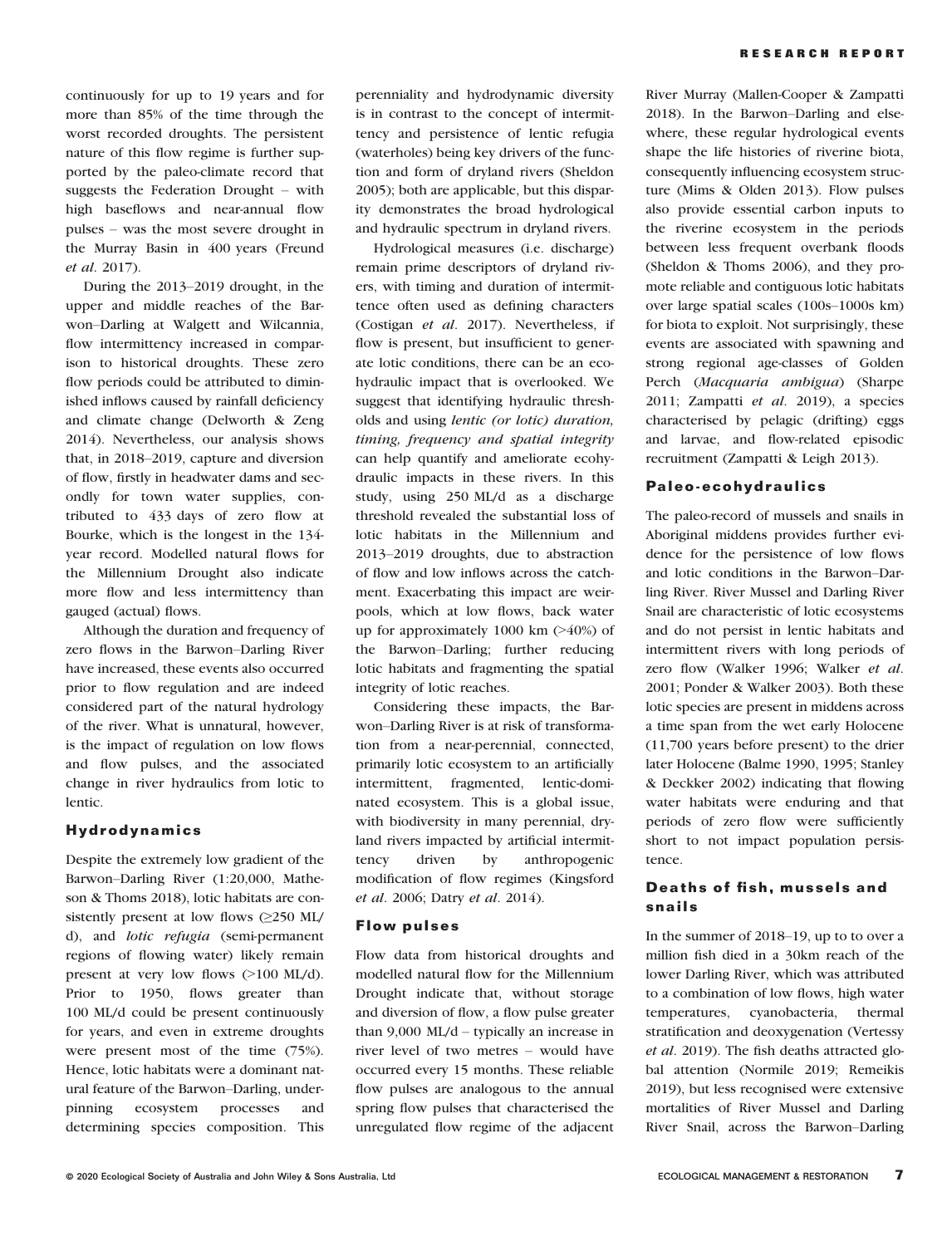

Figure 6. Example of flow capture in a weirpool (Brewarrina) during low flows in the Barwon– Darling River: (a) flow approximately 100 km upstream (Gauge 422027), (b) weirpool level (Gauge 42202) and (c) flow passing weir downstream (Gauge 42202).

river system. River Mussel deaths extended from Menindee to the Queensland border (1500 km) and four recently discovered populations of River Snail between Tilpa and the Queensland border were all dead, placing this species at high risk of extinction. It is likely that these mortalities were a result of the extended duration of zero flow and loss of lotic habitats, in association with high temperatures. Continuous periods in which daily maximum air temperatures exceeded 40°C have occurred in other droughts – notably 11 days in the World War II Drought and 22 days in the Federation Drought, which included 13 days above 45°C (Bureau of Meteorology data, [www.bom.gov.au](http://www.bom.gov.au), accessed 16/06/2019). Nevertheless, these events coincided with discharges in the Barwon–Darling River (Wilcannia, Menindee) of greater than 500 ML/d (Water Conservation & Irrigation Commission 1956), which would have protected fish, mussels (Walker 1981) and other riverine biota, while mitigating thermal stratification and risk of cyanobacterial blooms (Mitrovic et al. 2010).

#### Climate change

Climate change is predicted to make south-eastern Australia hotter and drier (Cai & Cowan 2008; Whetton 2011) causing dryland rivers to become more intermittent (Larkin et al. 2020). In the Barwon–Darling River, however, a focus on the influence of climate change and drought on the river's flow regime potentially overshadows the dominant impacts of flow storage and diversions. Under present conditions dams and weirs can, and do, capture up to 100% of inflows in droughts. By 2030, climate change may alter runoff in the Barwon–Darling catchment by  $-10\%$  (range:  $-29$  to  $+12\%$ ) (CSIRO 2012). In conjunction with current flow management, this would lead to longer periods of zero flows and lentic conditions; but the predominant cause would remain storage and diversion.

## Implications for Management

## An ecohydraulic premise for the Barwon–Darling River

Our study indicates that the riverine ecosystem of the Barwon–Darling has been shaped by a near-perennial hydrological regime and consistency of lotic habitats; arguably as much as the hydrological extremes of zero flow and flood. In the Barwon–Darling River, a focus on hydrological variability overlooks the influence of persistent hydrodynamic features, such as flowing water, in shaping ecological processes and patterns, particularly during low flow periods.

Lotic habitats throughout the MDB support a suite of specific biota, including biofilms, snails, mussels, aquatic insects, crustacea and fish (e.g. Sheldon & Walker 1989; Whiterod & Zukowski 2019). Indeed, the hydrological and hydraulic template of the Barwon–Darling supports a fish assemblage more akin to the perennial lotic habitats of the Murray River (Mallen-Cooper & Zampatti 2018), than the intermittent rivers of the northern Murray–Darling Basin (Balcombe et al. 2006). Hence, management of the Barwon–Darling as a primarily intermittent river system, that dries to a series of lentic refuge water holes, will threaten this lotic ecosystem, with subsequent loss of biodiversity. Such an approach also disadvantages consumptive users of water in the lower catchment, and undermines the public and cultural amenity provided by a nearperennial, lotic ecosystem.

In contemporary droughts in the Barwon–Darling River, two impacts on hydrology and hydraulics stand out: (i) the loss of low flows and associated lotic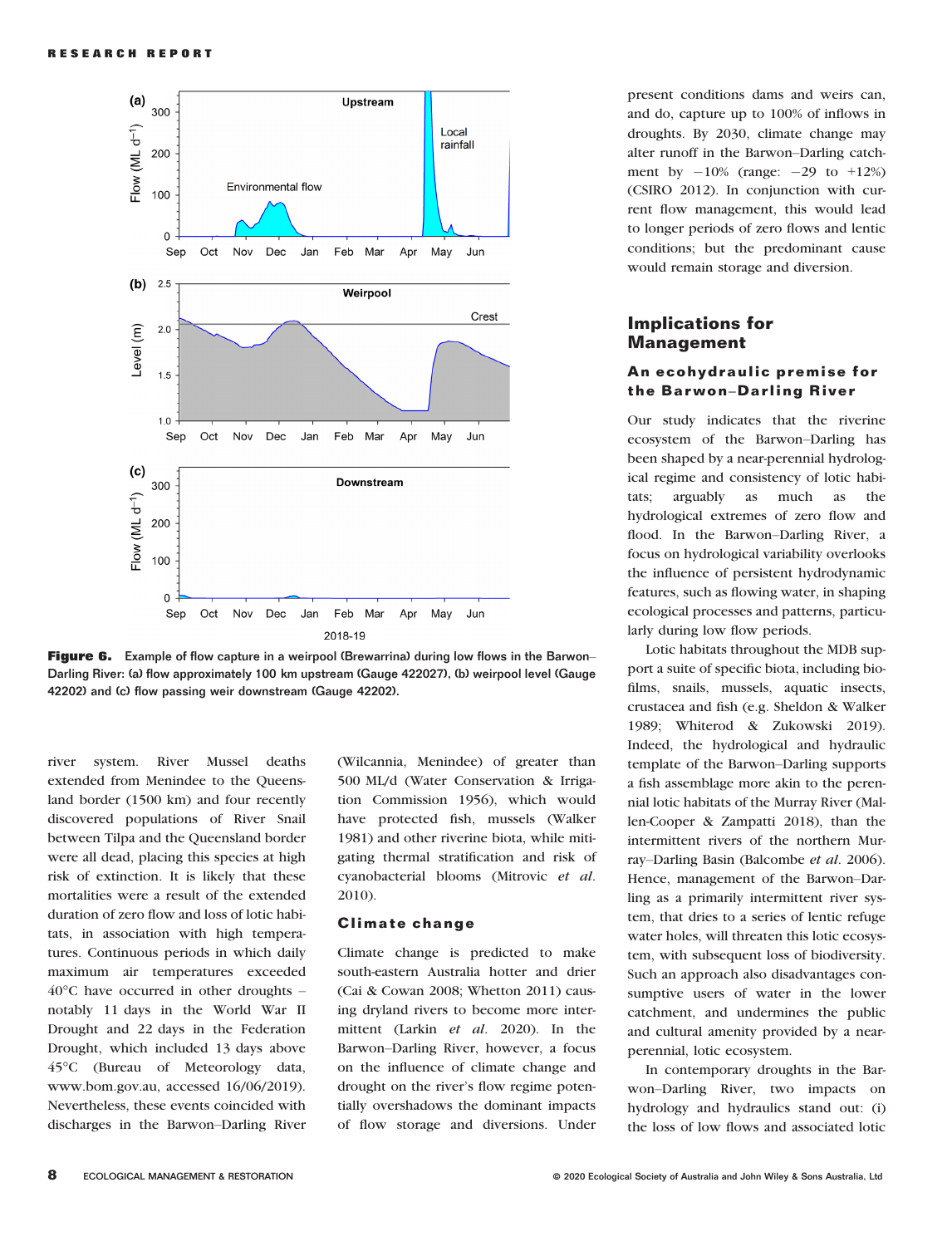conditions, and (ii) a reduction in regular flow pulses. All aquatic species in the Barwon–Darling can survive temporary periods of zero flow and lentic conditions, but historically, these were dispersed within long periods (month–years) of continuous lotic conditions, enabling populations of uniquely lotic biota to persist. Very low flows, below lotic thresholds, may meet historical metrics of intermittence but do not support a lotic riverine ecosystem.

## Making low flows flow

In the Barwon-Darling River there are four elements to rehabilitating this lotic ecosystem, and making low flows flow:

1 Incorporating hydrodynamic objectives in water management

Water volumes and discharge are the universal currency of flow management. From an ecological perspective, however, volume and discharge are ultimately surrogates for spatio-temporal hydraulics (hydrodynamics), including depth, velocity and turbulence; that is, the physical environment in which aquatic biota exist (Lancaster & Downes 2010). In the Murray– Darling Basin, volume and discharge are fundamental to water policy and management (e.g. Commonwealth (Water Act 2007), New South Wales (Water Management Act 2000)) but concepts of hydrodynamics are absent. With some modification, however, hydrodynamics can be integrated into contemporary water management. Discharge would remain as the main management lever with hydrodynamics as the primary objective. In the present study, preliminary hydrodynamic–hydrological thresholds have been identified, but to provide spatial detail of ecohydraulic habitats, a comprehensive hydraulic model of the river is required (e.g. Mallen-Cooper & Zampatti 2018).

# 2 Enabling greater continuity and near permanency of low flows from headwater dams

Applying a low flow regime in the Barwon–Darling requires alternative water management in tributaries. Currently, catchment specific Water Sharing Plans operate largely independently and have little or no requirement to pass water from upstream storage dams to the Barwon– Darling River (e.g. Water Sharing Plan for the Gwydir Regulated River Water Source 2016, [https://legislation.nsw.gov.au/#/vie](https/view/regulation/2015/629://legislation.nsw.gov.au/#/view/regulation/2015/629) [w/regulation/2015/629,](https/view/regulation/2015/629://legislation.nsw.gov.au/#/view/regulation/2015/629) accessed 3 January 2020). The impacts of this compartmentalised water management are exaggerated in a system like the Barwon–Darling which receives 99% of its water from tributaries (Murray-Darling Basin Authority 2018). Linking operation of storage dams and tributaries so they contribute to low flows in the Barwon– Darling is a key to the future health of the river.

## 3 Providing alternative water sources for towns to prevent extraction at low flows

The present study has shown that water abstraction from weirpools for consumptive use has a profound impact on low flows in the Barwon–Darling. Hence, we suggest the third key component of providing low flows – and preventing ecologically detrimental periods of zero flow – is to provide alternative water supplies for towns and individual landholders on the Barwon–Darling River. One option is off-stream storage, which can be filled during periods of elevated flow, thus decoupling the competing needs of people and the environment at low flows, especially in droughts. The feasibility of this approach has been demonstrated by the NSW Government which built a 500 ML storage for \$8.2 million on a tributary of the Barwon–Darling River at Nyngan (NSW Treasury 2019). Groundwater is also an alternative and there may be scope for recharging underground aquifers and using these for storage (Ward & Dillon 2012).

#### 4 Reducing the extent of weirpools

In the Barwon–Darling River, most weirs were built from 1949 to 1980 to provide water supplies for towns during droughts (Thoms et al. 1996). The weirpools also provide social and recreational amenity. Some weirs, however, are remote and support only a few users that

could feasibly be accommodated with off-stream storage. Presently, weirs on the Barwon–Darling are being rationalised under the "western weirs" project (Water Supply (Critical Needs) Act 2019). This project presents the opportunity to reduce the number of weirs and recover lotic habitats that have been impacted by weirpools; effectively gaining considerable reaches of lotic habitat. The alternative, of more and/or higher weirs, thus exacerbating the impact of weirpools, would further compromise the integrity of the river ecosystem.

# Conclusion

A common premise for the Barwon–Darling River is a highly variable hydrology with long periods of zero flow. Yet, reviewing hydrological and hydraulic data, particularly during severe droughts, reveals that within this variability there is also consistency, with: persistent baseflows supporting lotic habitats; and nearannual, landscape-scale flow pulses. This realisation presents a significant opportunity to improve ecosystem integrity by recovering these key ecohydraulic facets of the natural flow regime through integrated water management, alternative sources of water for consumptive use during low flows, and weir rationalisation. The past provides insight into a Barwon– Darling River ecosystem that supported lotic biota and people for millennia, even with low inflows in extreme droughts. This context enables an ecohydraulic perspective of the river that helps explain present impacts, provides new directions for river management, and clarifies choices for stakeholders.

# Acknowledgements

We would like to thank Chris Bice, Terry Hillman and Paul Simpson for insightful comments on the manuscript; the Murray–Darling Basin Authority for providing extensive modelled and gauged hydrological data; WaterNSW for hydrographic data; and John Koehn and two anonymous referees for helpful comments that improved the final manuscript.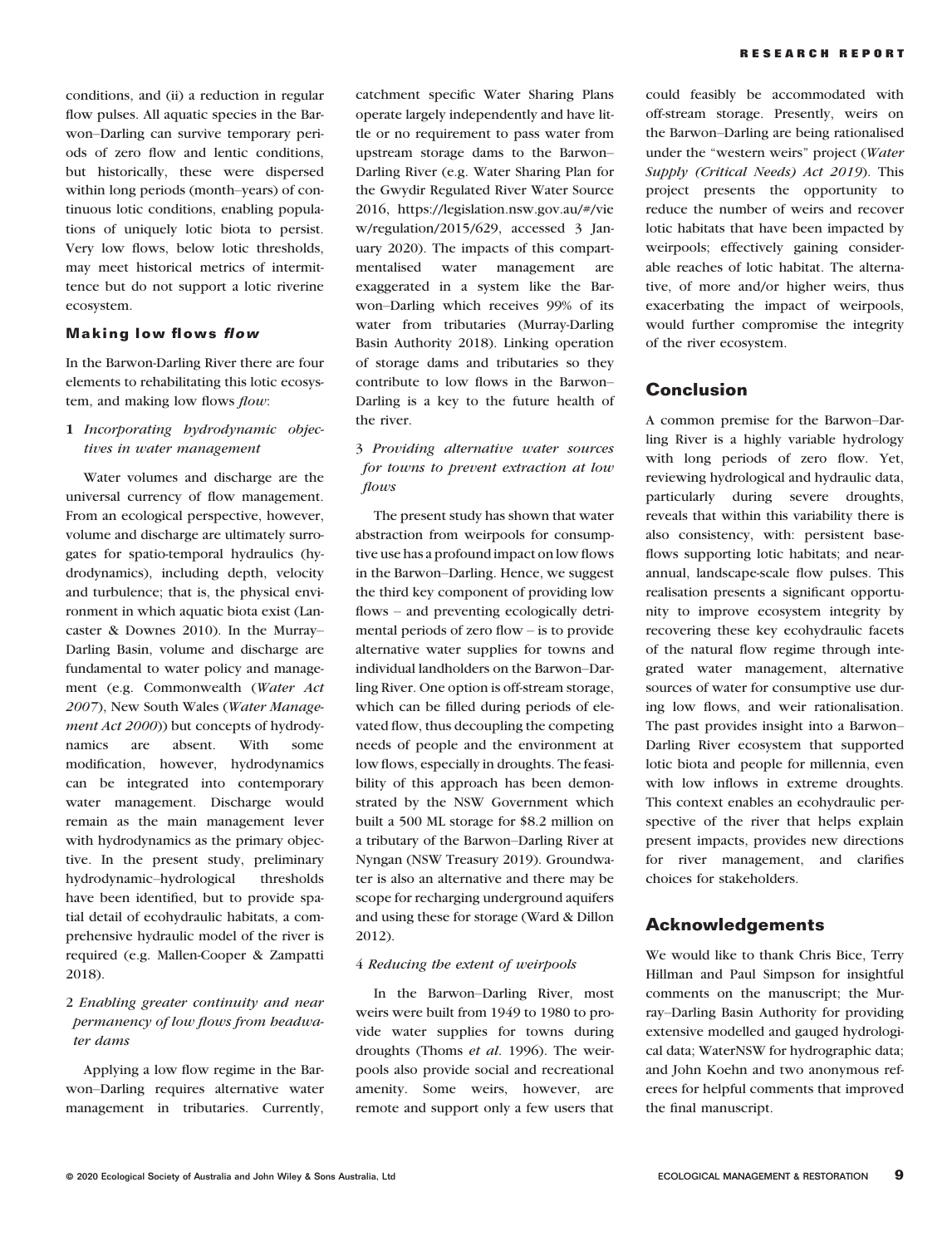# References

- Arthington A. H. and Balcombe S. R. (2011) Extreme flow variability and the 'boom and bust' ecology of fish in arid-zone floodplain rivers: A case history with implications for envi-<br>ronmental flows. conservation and conservation and management. Ecohydrology 4, 708–720.
- Australian Academy of Science (2019) Investigation of the causes of mass fish kills in the Menindee Region NSW over the summer of 2018–2019.
- Balcombe S. R., Arthington A. H., Foster N. D., Thoms M. C., Wilson G. A. and Bunn S. E. (2006) Fish assemblages of an Australian dryland river: Abundance, assemblage structure and recruitment patterns in the Warrego River, Murray-Darling Basin. Marine and Freshwater Research 57, 619–633.
- Balcombe S. R., Bunn S., Arthington A., Fawcett J., McKenzie-Smith F. J. and Wright A. (2007) Fish larvae, growth and biomass relationships in an Australian arid zone river: Links between floodplains and waterholes. Freshwater Biology 52, 2385–2398.
- Balme J. (1990) A Pleistocene tradition: Aboriginal fishery on the Lower Darling River, western NSW (PhD thesis). Research School of Pacific Studies, Australian National University, 256 p.
- Balme J. (1995) 30,000 years of fishery in western New South Wales. Archaeology in Oceania 30, 1–21.
- Balme J. and Hope J. (1990) Radiocarbon dates from midden sites in the lower Darling River area of western New South Wales. Archaeology in Oceania 25, 85–101.
- Bice C. M., Gibbs M. S., Kilsby N. N., Mallen-Cooper M. and Zampatti B. P. (2017) Putting the "river" back into the Lower River Murray: Quantifying the hydraulic impact of river regulation to guide ecological restoration. Transactions of the Royal Society of South Australia 141, 108–131.
- Blair T. (2019) It's often boom or bust. The Daily Telegraph. News Corp Australia, Surry Hills, pp. 14.
- Boulton A. J., Rolls R. J., Jaeger K. L. and Datry T. (2017) Hydrological connectivity in intermittent rivers and ephemeral streams. In: Intermittent Rivers and Ephemeral Streams (eds T. Datry, N. Bonada and A. Boulton), pp. 79–108. Elsevier, London.
- Bowling L. C. and Baker P. D. (1996) Major cyanobacteria bloom in the Barwon-Darling River, Australia, in 1991, and underlying limnological conditions. Marine and Freshwater Research 47, 643–657.
- Bunn S. E. and Arthington A. H. (2002) Basic principles and ecological consequences of altered flow regimes for aquatic biodiversity. Environmental Management 30, 492-507.
- Cai W. and Cowan T. (2008) Evidence of impacts from rising temperature on inflows to the Murray-Darling Basin. Geophysical Research Letters 35(7), L07701. [https://doi.org/10.](https://doi.org/10.1029/2008GL033390) [1029/2008GL033390](https://doi.org/10.1029/2008GL033390)
- Chu L., Grafton R. Q. and Stewardson M. (2018) Resilience, decision-making, and environmental water releases. Earth's Future 6, 777-792.
- Costigan K. H., Kennard M. J., Leigh C., Sauquet E., Datry T. and Boulton A. J. (2017) Flow

regimes in intermittent rivers and ephemeral streams. In: Intermittent Rivers and Ephemeral Streams (eds T. Datry, N. Bonada and A. Boulton), pp. 51–78. Elsevier, London.

- CSIRO (2012) Climate and Water Availability in South-eastern Australia: A Synthesis of Findings from Phase 2 of the South Eastern Australian Climate Initiative (SEACI). CSIRO, Australia.
- Datry T., Larned S. T. and Tockner K. (2014) Intermittent rivers: A challenge for freshwater ecology. BioScience 64. 229-235.
- Delworth T. L. and Zeng F. (2014) Regional rainfall decline in Australia attributed to anthropogenic greenhouse gases and ozone levels. Nature Geoscience 7, 583–587.
- van Dijk A. I., Beck H. E., Crosbie R. S. et al. (2013) The Millennium Drought in southeast Australia (2001–2009): Natural and human causes and implications for water resources, ecosystems, economy, and society. Water Resources Research 49, 1040–1057.
- Freund M., Henley B. J., Karoly D. J., Allen K. J. and Baker P. J. (2017) Multi-century cooland warm-season rainfall reconstructions for Australia's major climatic regions. Climate of the Past 13, 1751–1770.
- Garvey J. (2017) Australian Aboriginal freshwater shell middens from late Quaternary northwest Victoria: Prey choice, economic variability and exploitation. Quaternary International 427, 85–102.
- Humphries P. (2007) Historical Indigenous use of aquatic resources in Australia's Murray-Darling Basin, and its implications for river management. Ecological Management & Restoration 8, 106–113.
- Kingsford R. T., Lemly A. D. and Thompson J. R. (2006) Impacts of dams, river management and diversions on desert rivers. In: Ecology of Desert Rivers (ed R. T. Kingsford), pp. 203–47. Cambridge University Press, Cambridge.
- Koehn J. (2015) Managing people, water, food and fish in the Murray-Darling Basin, southeastern Australia. Fisheries Management and Ecology 22, 25–32.
- Lancaster J. and Downes B. J. (2010) Linking the hydraulic world of individual organisms to ecological processes: Putting ecology into ecohydraulics. River Research and Applications 26, 385–403.
- Larkin Z. T., Ralph T. J., Tooth S., Fryirs K. A. and Carthey A. J. R. (2020) Identifying threshold responses of Australian dryland rivers to future hydroclimatic change. Scientific Reports 10, 1–15.
- Leblanc M., Tweed S., Van Dijk A. and Timbal B. (2012) A review of historic and future hydrological changes in the Murray-Darling Basin. Global and Planetary Change 80, 226–246.
- Leigh C., Sheldon F., Kingsford R. T. and Arthington A. H. (2010) Sequential floods drive 'booms' and wetland persistence in dryland rivers: A synthesis. Marine and Freshwater Research 61, 896–908.
- Mallen-Cooper M. and Zampatti B. P. (2018) History, hydrology and hydraulics: Rethinking the ecological management of large rivers. Ecohydrology 11, e1965.
- Matheson A. and Thoms M. (2018) The spatial pattern of large wood in a large low gradient

river: The Barwon-Darling River. International Journal of River Basin Management 16, 21-33.

- Mathews R. H. (1903) The aboriginal fisheries at Brewarrina. Proceedings of the Royal Society of New South Wales 37, 146-156.
- Mills K., Gell P., Hesse P. P. et al. (2013) Paleoclimate studies and natural-resource management in the Murray-Darling Basin I: Past, present and future climates. Australian Journal of Earth Sciences 60, 547-560.
- Mims M. C. and Olden J. D. (2013) Fish assemblages respond to altered flow regimes via ecological filtering of life history strategies. Freshwater Biology 58, 50-62.
- Mitrovic S. M., Hardwick L. and Dorani F. (2010) Use of flow management to mitigate cyanobacterial blooms in the Lower Darling River, Australia. Journal of Plankton Research 33, 229–241.
- Murray-Darling Basin Authority (2018) Observed Flows in the Barwon-Darling 1990–2017: A Hydrologic Investigation. 160 p. Murray-Darling Basin Authority, Canberra, Australia.
- Murray-Darling Basin Commission (2004) The Living Murray Information Paper no. 10: Menindee lakes, the Lower Darling River and Darling Anabranch. 15 p.
- Normile D. (2019) Massive Fish Die-off Sparks Outcry in Australia. American Association for the Advancement of Science.
- NSW Department of Primary Industries (2007) Recovery Plan for the Endangered River Snail (Notopala sublineata). NSW Department of Primary Industries, Orange. 28 p.
- NSW Department of Primary Industries (2015) Fish and Flows in the Northern Basin: Responses of Fish to Changes in Flow in the Northern Murray-Darling Basin - Reach Scale Report. Final Report prepared for the Murray-Darling Basin Authority. NSW Department of Primary Industries, Tamworth. 102 p.
- NSW Treasury (2019) NSW Budget 2019–20 Half-Yearly Review. NSW Government, Sydney.
- Petts G. (2017) Perspective: River science for dryland river regulation. Transactions of the Royal Society of South Australia 141, 230– 236.
- Ponder W. F. and Walker K. F. (2003) From mound springs to mighty rivers: The conservation status of freshwater molluscs in Australia. Aquatic Ecosystem Health & Management 6, 19–28.
- Puckridge J., Sheldon F., Walker K. F. and Boulton A. (1998) Flow variability and the ecology of large rivers. Marine and Freshwater Research 49, 55–72.
- Remeikis A. (2019) Michael McCormack makes first visit to Menindee since fish kill: 'We're all experts in hindsight'; Nationals leader, who had earlier blamed mass deaths on lack of rain, defends irrigators and plays down climate change. Guardian [London, England]. (Guardian Newspapers Limited: Kings Place, 90 York Way, London, United Kingdom).
- Richter B. D., Mathews R., Harrison D. L. and Wigington R. (2003) Ecologically sustainable water management: Managing river flows for ecological integrity. Ecological Applications 13, 206–224.
- Rolls R. J., Leigh C. and Sheldon F. (2012) Mechanistic effects of low-flow hydrology on